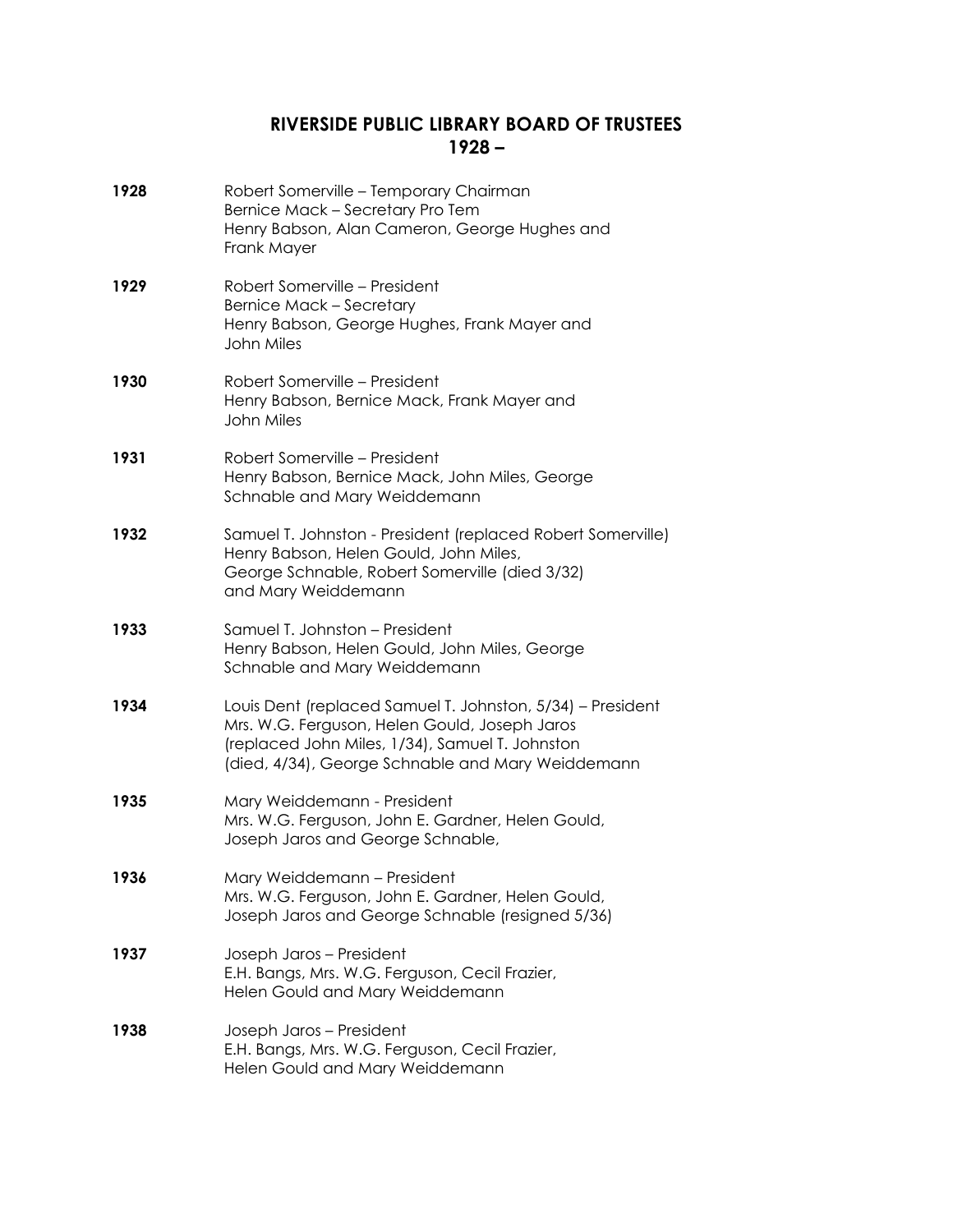| 1939 | Joseph Jaros - President<br>E.H. Bangs, Mrs. W.G. Ferguson, Cecil Frazier,<br>Helen Gould and Mary Weiddemann.                                           |
|------|----------------------------------------------------------------------------------------------------------------------------------------------------------|
| 1940 | Joseph Jaros - President<br>E.H. Bangs, Mrs. W.G. Ferguson, Cecil Frazier,<br>Helen Gould and Mary Weiddemann                                            |
| 1941 | Joseph Jaros - President<br>E.H. Bangs, Mrs. W.G. Ferguson, Cecil Frazier,<br>Helen Gould and Mary Hand (replaced Mary<br>Weiddemann)                    |
| 1942 | Mary Hand - President (replacing Mrs. Ferguson in<br>August) Mary Gould, C.E. Saunders, Richard Swank.<br>E.H. Bangs, Joseph Jaros resigned              |
| 1943 | Mary Hand - President<br>Mrs. Ellis, Mary Gould, Richard Swank, Howard<br>Whitney and Albert Widdifield                                                  |
| 1944 | Mary Hand - President<br>Harriet Cross, Mary Gould, Richard Swank, Howard<br>Whitney and Albert Widdifield                                               |
| 1945 | Mary Hand - President<br>Harriet Cross, Mary Gould, Richard Swank, Howard<br>Whitney and Albert Widdifield                                               |
| 1946 | Mary Hand - President<br>Harriet Cross, Harriet. Evans, Richard Swank,<br>Howard Whitney and Albert Widdifield                                           |
| 1947 | Mary Hand - President<br>Harriet Cross, Harriet Evans, Richard Swank,<br>Howard Whitney and Albert Widdifield (resigned<br>and replaced by Samuel Witwer |
| 1948 | Mary Hand - President<br>Harriet Cross, Harriet Evans, Richard Swank,<br>Howard Whitney and Samuel Witwer                                                |
| 1949 | Harriet Evans – President<br>Harriet Cross, Mary Hand, Norman Nelson, William<br>Sherman (replaced Howard Whitney) and Samuel<br>Witwer                  |
| 1950 | Harriet Cross - President<br>A. Edison Drobish (replaced Norman Nelson),<br>Harriet Evans, Bill Sherman, Lorraine Smith and<br>Samuel Witwer             |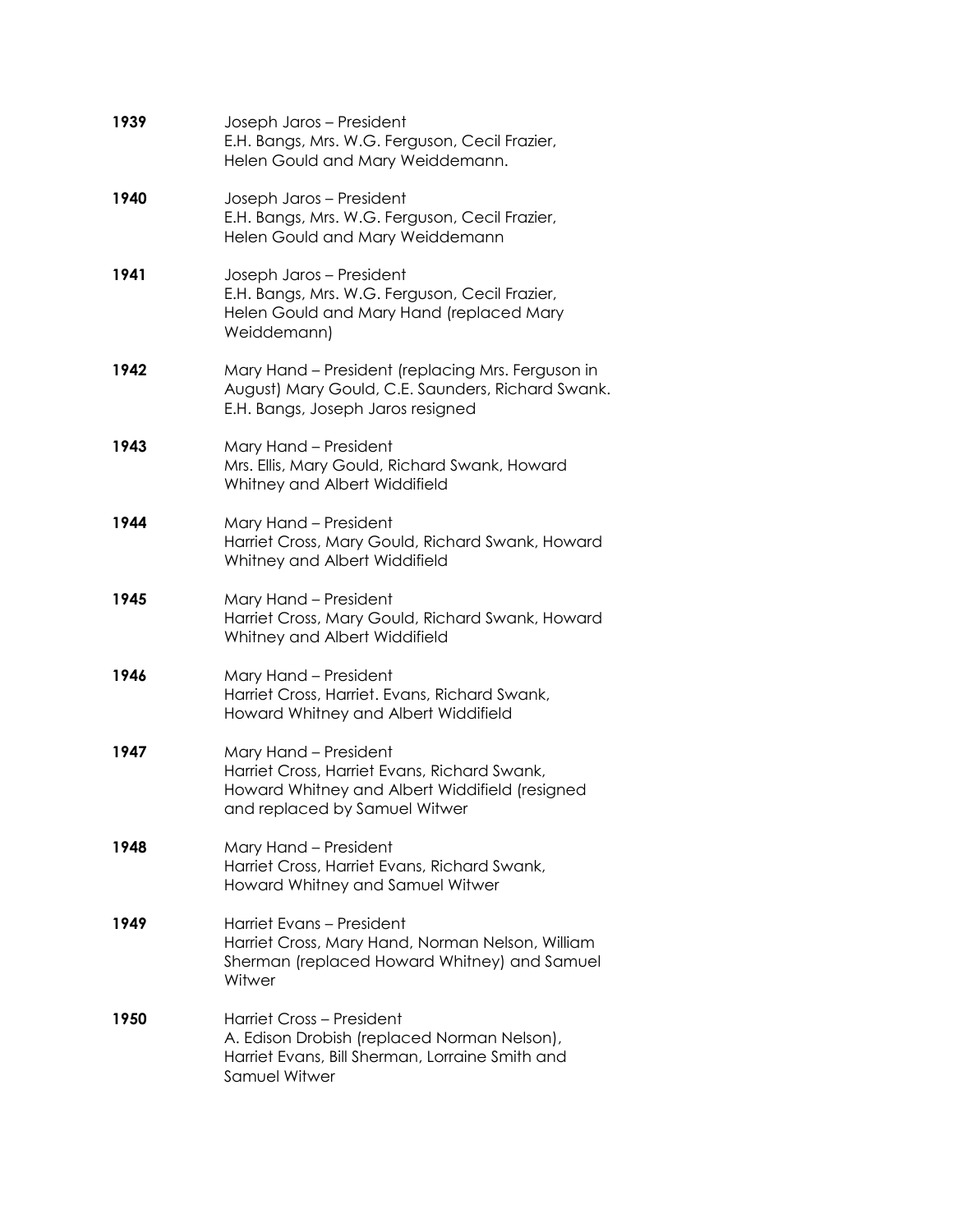| 1951 | Harriet Cross - President<br>A. Edison Drobish, Harriet Evans, Bill Sherman,<br>Lorraine Smith and Samuel Witwer                                                                            |
|------|---------------------------------------------------------------------------------------------------------------------------------------------------------------------------------------------|
| 1952 | <b>Bill Sherman - President</b><br>Harriet Cross, A. Edison Drobish, Edith P.<br>Goddard, Lorraine Smith and Miron Towne                                                                    |
| 1952 | <b>Bill Sherman - President</b><br>Mrs. W.E. Anspach, Harriet Cross, A. Edison<br>Drobish, Lorraine Smith and Miron Towne                                                                   |
| 1953 | Miron Towne – President<br>Mrs. W.E. Anspach, Mrs. Gordon Seatter, Bill<br>Sherman, Lorraine Smith and Eugene Wesselman                                                                     |
| 1954 | Miron Towne – President<br>Mrs. W.E. Anspach, Mrs. Gordon Seatter, Bill<br>Sherman, Lorraine Smith and Eugene Wesselman                                                                     |
| 1955 | Miron Towne – President<br>Mrs. George Oetting, Nancy Peebles, Mrs. Gordon<br>Seatter, Bill Sherman and Eugene Wesselman                                                                    |
| 1956 | Miron Towne – President<br>Horace Byers, Mrs. George Oetting, Nancy Peebles,<br>Mrs. Gordon Seatter and Eugene Wesselman                                                                    |
| 1957 | Miron Towne - President<br>Horace Byers (replaced William Sherman), Mrs.<br>George Oetting, Nancy Peebles, Mrs. Gordon<br>Seatter, William Sherman (resigned) and Eugene<br>Wesselman       |
| 1958 | Miron Towne - President<br>Albert Bicknell (replaced Eugene Wesselman),<br>Albert Byers, Mrs. George Oetting, Nancy Peebles,<br>Mrs. Gordon Seatter and Eugene Wesselman (resigned)         |
| 1959 | Miron Towne - President<br>Albert Bicknell, Horace Byers, Mrs. George<br>Oetting, Nancy Peebles, and Mrs. Gordon Seatter                                                                    |
| 1960 | Miron Towne – President<br>Albert Bicknell, Horace Byers, Mrs. George<br>Oetting, Nancy Peebles, and Mrs. Gordon Seatter                                                                    |
| 1961 | Miron Towne – President<br>Eleanor Baumeister (replaced Mrs. George Oetting (9/61)<br>Albert Bicknell, Horace Byers, Elizabeth Fisher,<br>Mrs. George Oetting (died 8/61) and Nancy Peebles |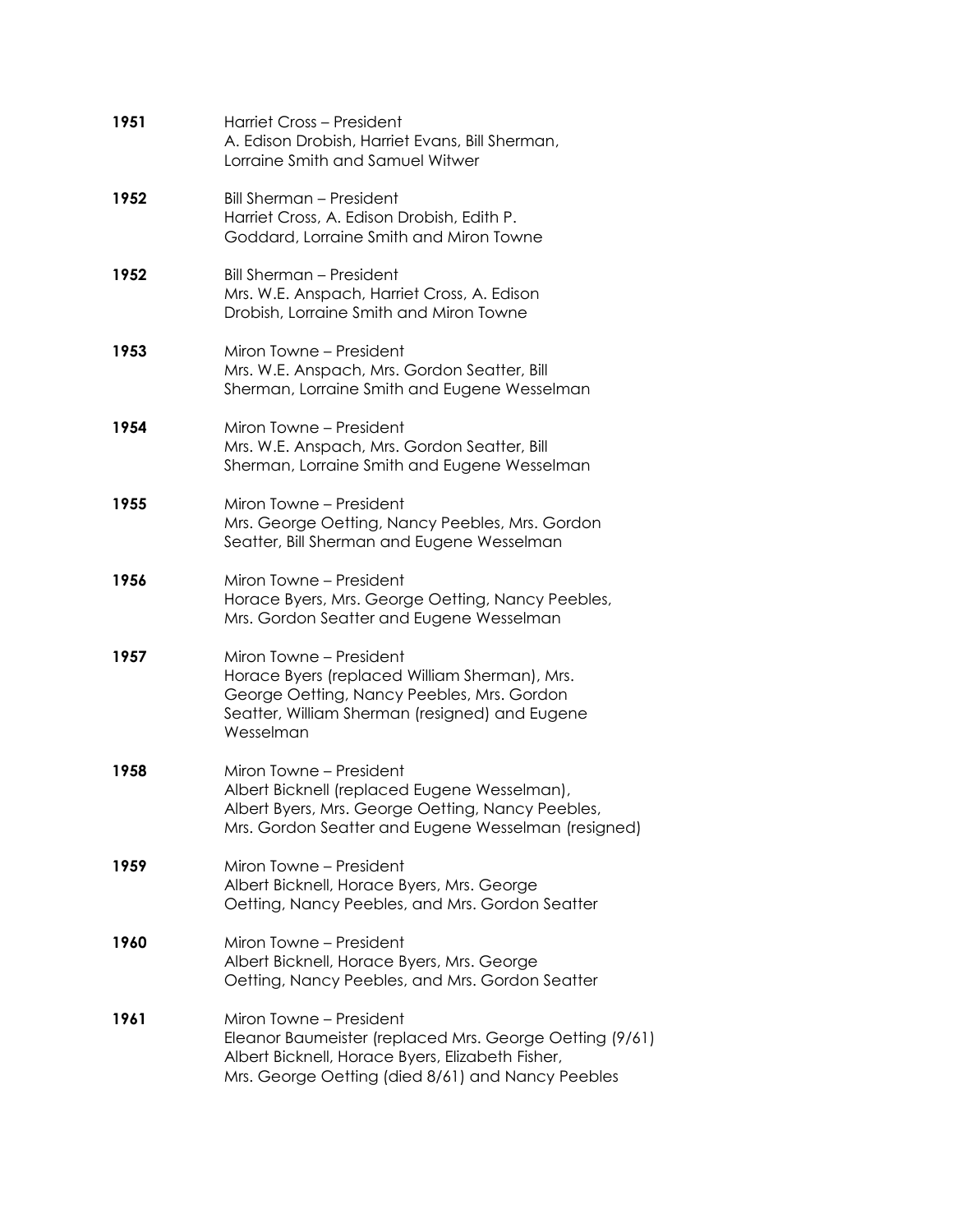| 1962 | Horace Byers – President<br>Eleanor Baumeister, Albert Bicknell, Elizabeth<br>Fisher, Nancy Peebles and Miron Towne                                                                   |
|------|---------------------------------------------------------------------------------------------------------------------------------------------------------------------------------------|
| 1963 | Horace Byers – President<br>Albert Bicknell - President<br>Eleanor Baumeister, Elizabeth Fisher (resigned 5/63),<br>Reed Henninger and Nancy Peebles                                  |
| 1964 | Horace Byers - President<br>Eleanor Baumeister - Vice President<br>Reed Henninger, Hazel Mrazek and Nancy Peebles                                                                     |
| 1965 | Albert Bicknell - President<br>Eleanor Baumeister – Vice President<br>Horace Byers (resigned in 8/65), Reed Henninger,<br><b>Hazel Mrazek and Nancy Peebles</b>                       |
| 1966 | Eleanor Baumeister - President<br>Albert Bicknell - Vice President<br>Richard Eldred, Reed Henniger, Hazel Mrazek and<br><b>Nancy Peebles</b>                                         |
| 1967 | Eleanor Baumeister – President<br>Reed Henniger - Vice President<br>Albert Bicknell, Richard Eldred, Hazel Mrazek and<br><b>Nancy Peebles</b>                                         |
| 1968 | Eleanor Baumeister – President<br>Reed Henniger - Vice President<br>Albert Bicknell, Richard Eldred, Harriet Kweton<br>and Nancy Peebles                                              |
| 1969 | Eleanor Baumeister - President<br>Richard Eldred - Vice President<br>Albert Bicknell, Gary Boruff, Barbara Glass,<br>Jerome Hein and Harriet Kweton                                   |
| 1970 | Eleanor Baumeister – President<br>Richard Eldred - Vice President<br>Albert Bicknell, Gary Boruff, Barbara Glass,<br>Jerome Hein and Harriet Kweton                                   |
| 1971 | Eleanor Baumeister - President<br>Richard Eldred - Vice President<br>Gary Boruff,, Barbara Glass, Jerome Hein (resigned),<br>Dennis Sadilek and Edward Vyborny (replaced Jerome Hein) |
| 1972 | Richard Eldred - President<br>Harriet Kweton – Vice President<br>Eleanor Baumeister - Secretary<br>Gary Boruff, Barbara Glass, Dennis Sadilek and Edward Vyborny                      |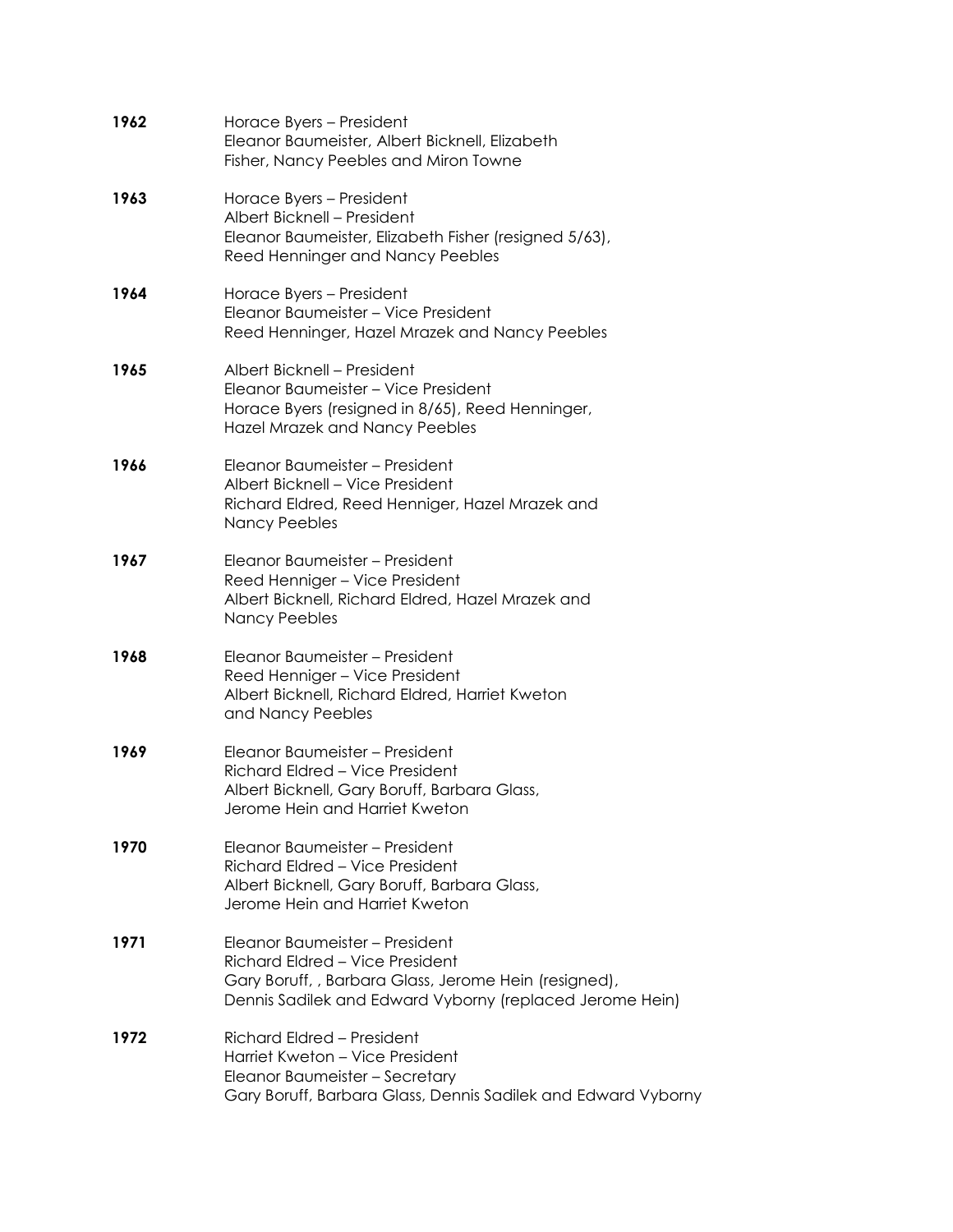| 1973 | Richard Eldred - President<br>Harriet Kweton - Vice President<br><b>Barbara Glass - Secretary</b><br>Gary Boruff (resigned), Mary Elizabeth Erskine,<br>Melvin Richards (replaced Gary Boruff), Dennis<br>Sadilek and Edward Vyborny |
|------|--------------------------------------------------------------------------------------------------------------------------------------------------------------------------------------------------------------------------------------|
| 1974 | Richard Eldred - President<br>Edward Vyborny - Vice President<br><b>Barbara Glass - Secretary</b><br>Mary Elizabeth Erskine, Melvin Richards, Dennis<br>Sadilek and Mary Ellen Zotos                                                 |
| 1975 | Edward Vyborny - President (died 8/74)<br><b>Barbara Glass - President</b><br>Richard Eldred - Vice President<br>Mary Elizabeth Erskine-Secretary<br>Melvin Richards, Dennis Sadilek, Mary Ellen Zotos                               |
| 1976 | Dennis Sadilek – President<br>Mary Elizabeth Erskine - Vice President<br>Mary Ellen Zotos - Secretary<br>Richard Eldred, Madeline Nurmi, John Shurtleff<br>and Lloyd Unger                                                           |
| 1977 | Mary Elizabeth Erskine - President<br>John Shurtleff - Vice President<br>Mary Ellen Zotos - Secretary<br>Richard Eldred, Madeline Nurmi, Dennis Sadilek<br>and Lloyd Unger                                                           |
| 1978 | Mary Elizabeth Erskine - President<br>Lloyd Unger - Vice President<br>Mary Ellen Zotos - Secretary<br>H. Eugene Cortright, Madeline Nurmi,<br>John Shurtleff (resigned) and Paul Stack                                               |
| 1979 | Mary Elizabeth Erskine – President<br>Lloyd Unger - Vice President<br>Mary Ellen Zotos - Secretary<br>H. Eugene Cortright, Ed DeDera, Madeline Nurmi<br>and Paul Stack                                                               |
| 1980 | Lloyd Unger - President<br>H. Eugene Cortright - Vice President<br>Madeline Nurmi - Secretary<br>Ed DeDera, Patricia Ewers, Gerry Hejna and<br>Paul Stack                                                                            |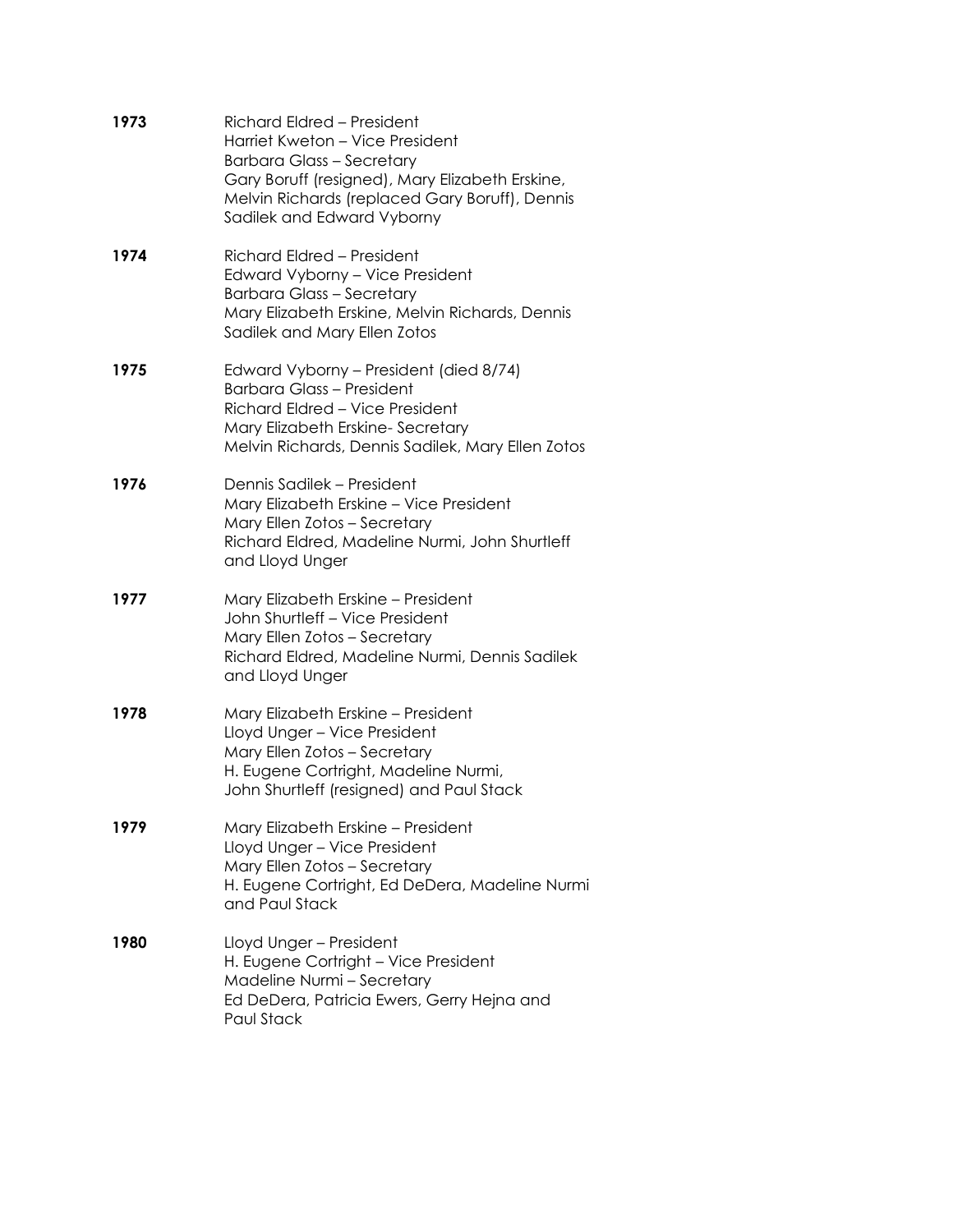| 1981 | H. Eugene Cortright – President<br>Paul Stack - Vice President<br>Gerry Hejna - Secretary<br>Ed Danta, Ed DeDera, Pat Ewers and Nancy Walsh                     |
|------|-----------------------------------------------------------------------------------------------------------------------------------------------------------------|
| 1982 | H. Eugene Cortright - President<br>Paul Stack - Vice President<br>Gerry Hejna - Secretary<br>Ed Danta, Ed DeDera, Pat Ewers and Nancy Walsh                     |
| 1983 | Paul Stack - President<br>Gerry Hejna - Secretary<br>Eugene Cortwright, Ed Danta, Ed DeDera, Pat Ewers<br>and Nancy Walsh                                       |
| 1984 | Robert DeDera – President<br>Gerry Hejna - Vice President<br><b>Edward Danta - Secretary</b><br>Anthony Batko, Patricia Ewers, Winfield Hall and<br>Nancy Walsh |
| 1985 | Robert DeDera-President<br>Winfield Hall - Vice President<br><b>Edward Danta - Secretary</b><br>Anthony Batko, Patricia Ewers, Gerry Hejna and<br>Nancy Walsh   |
| 1986 | Winfield Hall - President<br>Anthony Batko - Vice President<br>Roberta Gates - Secretary<br>William Cooney, Edward Danta, Irene Kaval and<br>Nancy Walsh        |
| 1987 | Winfield Hall - President<br>Anthony Batko - Vice President<br>Roberta Gates - Secretary<br>William Cooney, Edward Danta, Irene Kaval and<br>Nancy Walsh        |
| 1988 | William Cooney - President<br>Anthony Batko - Vice President<br>Dennis Kowalewski - Secretary<br>Roberta Gates, Winfield Hall, Irene Kaval and Les<br>MacDonald |
| 1989 | William Cooney - President<br>Anthony Batko - Vice President<br>Dennis Kowalewski - Secretary<br>Roberta Gates, Winfield Hall, Irene Kaval and Les<br>MacDonald |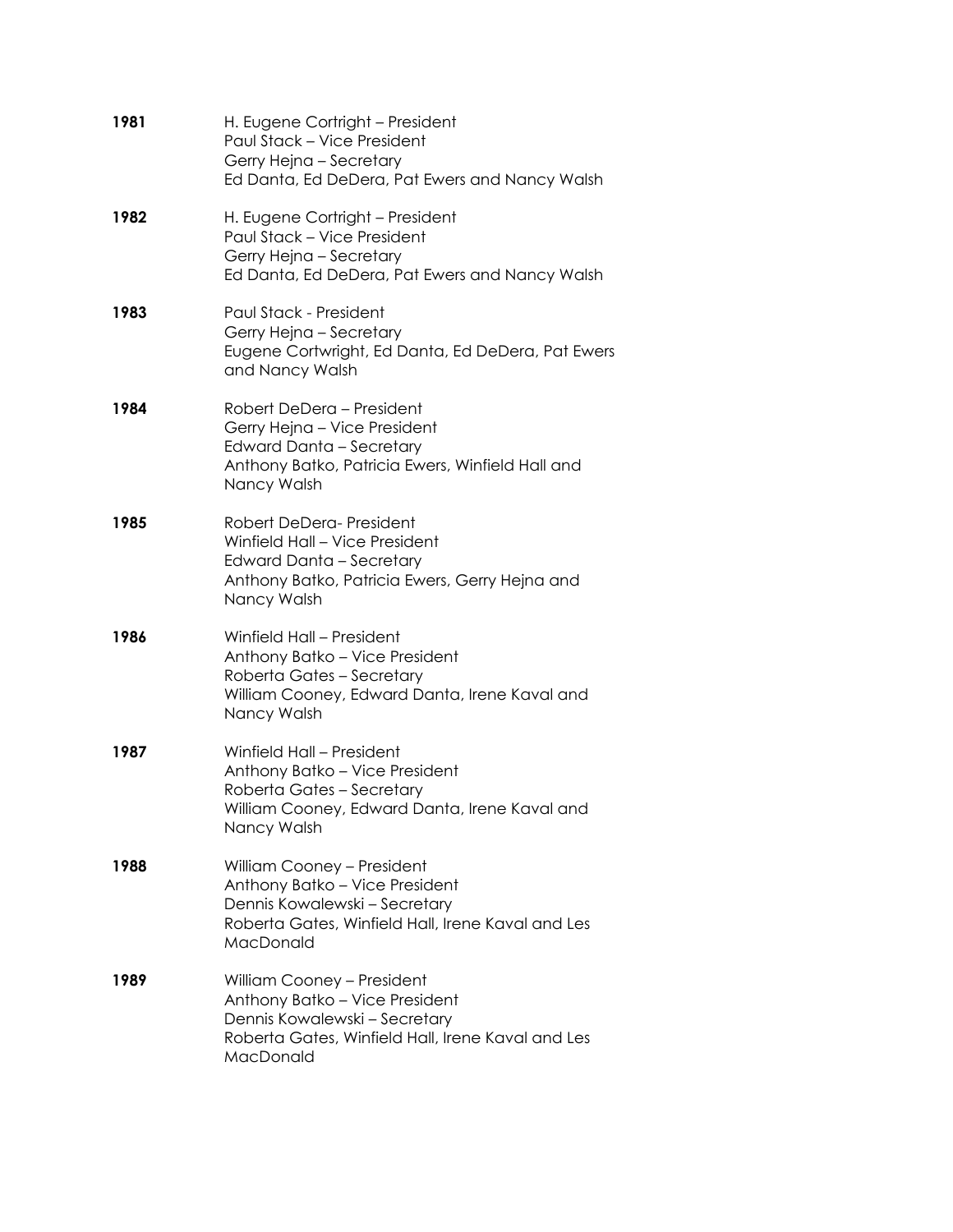| 1990 | Dennis Kowalewski – President<br>Roberta Gates - Vice President<br>Rich Powers - Treasurer<br>Susan Shipper Smith - Secretary<br>Bill Cooney, Irene Kaval and Les MacDonald                        |
|------|----------------------------------------------------------------------------------------------------------------------------------------------------------------------------------------------------|
| 1991 | Susan Shipper Smith - President<br>Les MacDonald - Vice President<br>Karen Zaremba - Treasurer<br>Julie Moore - Secretary<br>Paul D'Arco, Frank Keldermans and Dennis<br>Kowalewski                |
| 1992 | Susan Shipper Smith - President<br>Paul D'Arco - Vice President<br>Karen Zaremba - Treasurer<br>Julie Moore - Secretary<br>Frank Keldermans, Dennis Kowalewski and Les<br>MacDonald                |
| 1993 | Susan Shipper Smith - President<br>Paul D'Arco - Vice President<br>Karen Zaremba - Treasurer<br>Julie Moore - Secretary<br>Thom Grace, Frank Keldermans and John Neuhaus                           |
| 1994 | Paul D'Arco – President<br>Thom Grace - Vice President<br>Karen Zaremba - Treasurer<br>John Neuhaus - Secretary<br>Frank Keldermans, Julie Moore and Susan Shipper Smith                           |
| 1995 | Karen Zaremba - President<br>John Neuhaus - Vice President<br>Susan Shipper Smith - Treasurer<br>Pat Jurgens - Secretary<br>Greg Franzo, Thom Grace (replaced by Tom Muldoon)<br>and Bill O'Connor |
| 1996 | Karen Zaremba - President<br>Greg Franzo - Vice President<br>Tom Muldoon - Treasurer<br>Pat Jurgens - Secretary<br>John Neuhaus, Bill O'Connor and Susan Shipper Smith                             |
| 1997 | Greg Franzo - President<br>Pat Jurgens - Vice President<br>Tom Muldoon - Treasurer<br>John Neuhaus - Secretary<br>Bill O'Connor, Susan Shipper Smith and Karen Zaremba                             |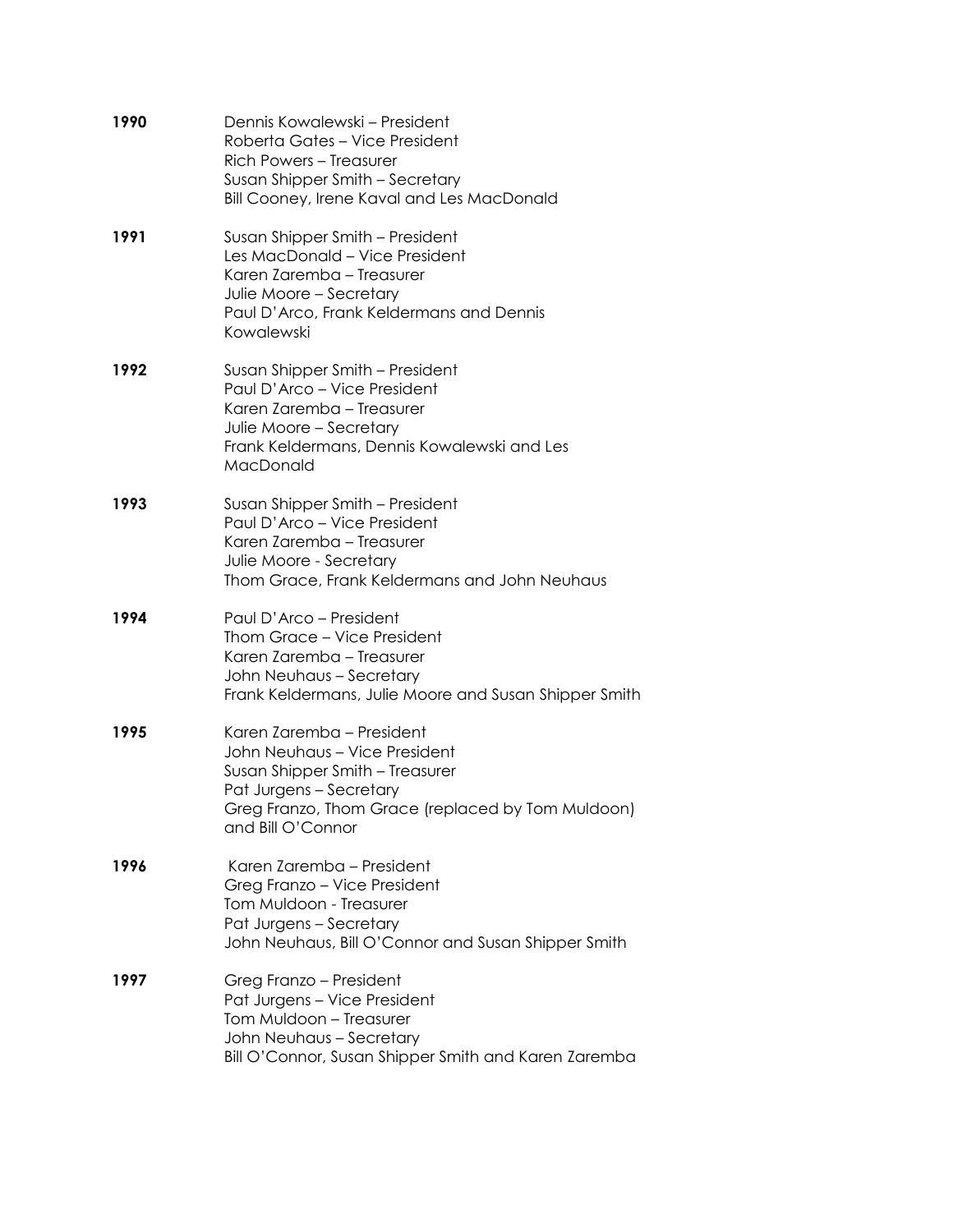| 1998 | Greg Franzo – President<br>Pat Jurgens - Vice President<br>Tom Muldoon - Treasurer<br>John Neuhaus - Secretary<br>Bill O'Connor, Susan Shipper Smith and Karen Zaremba                                                                                                                                                             |
|------|------------------------------------------------------------------------------------------------------------------------------------------------------------------------------------------------------------------------------------------------------------------------------------------------------------------------------------|
| 1999 | John Neuhaus – President<br>Tom Muldoon - Vice President<br>Susan Shipper Smith - Treasurer<br>Martha Heine - Secretary<br>Chester Grenda, Ben McCoy and Tom Zappa                                                                                                                                                                 |
| 2000 | Tom Muldoon - President<br>Martha Heine - Vice President<br>Susan Shipper Smith - Treasurer<br>Chester Grenda - Secretary<br>Ben McCoy, John Neuhaus and Tom Zappa                                                                                                                                                                 |
| 2001 | Chester Grenda - President<br>Tom Zappa - Vice President<br>Kevin Katsis - Secretary<br>Martha Heine - Treasurer<br>Ben McCoy, Tom Muldoon and Karen Zaremba                                                                                                                                                                       |
| 2002 | Tom Zappa – President<br>Martha Heine - Vice President<br>Chester Grenda - Treasurer<br><b>Ben McCoy - Secretary</b><br>Kevin Katsis, Tom Muldoon and Karen Zaremba                                                                                                                                                                |
| 2003 | Martha Heine – President<br>Kevin Katsis – Vice President<br>Tom Zappa – Treasurer until October<br>Tom Muldoon – assumed Treasurer position after<br>Tom Zappa left<br>Chester Grenda - Secretary<br>Ben McCoy and Karen Zaremba                                                                                                  |
| 2004 | Martha Heine - President<br>Kevin Katsis - Vice President<br>Tom Muldoon - Treasurer until August<br>Karen Zaremba - assumed Treasurer position after<br>Tom Muldoon left<br>Chester Grenda - Secretary<br>Lia Brillhart (replaced Tom Zappa in February),<br>Larry Forssberg (replaced Tom Muldoon in September)<br>and Ben McCoy |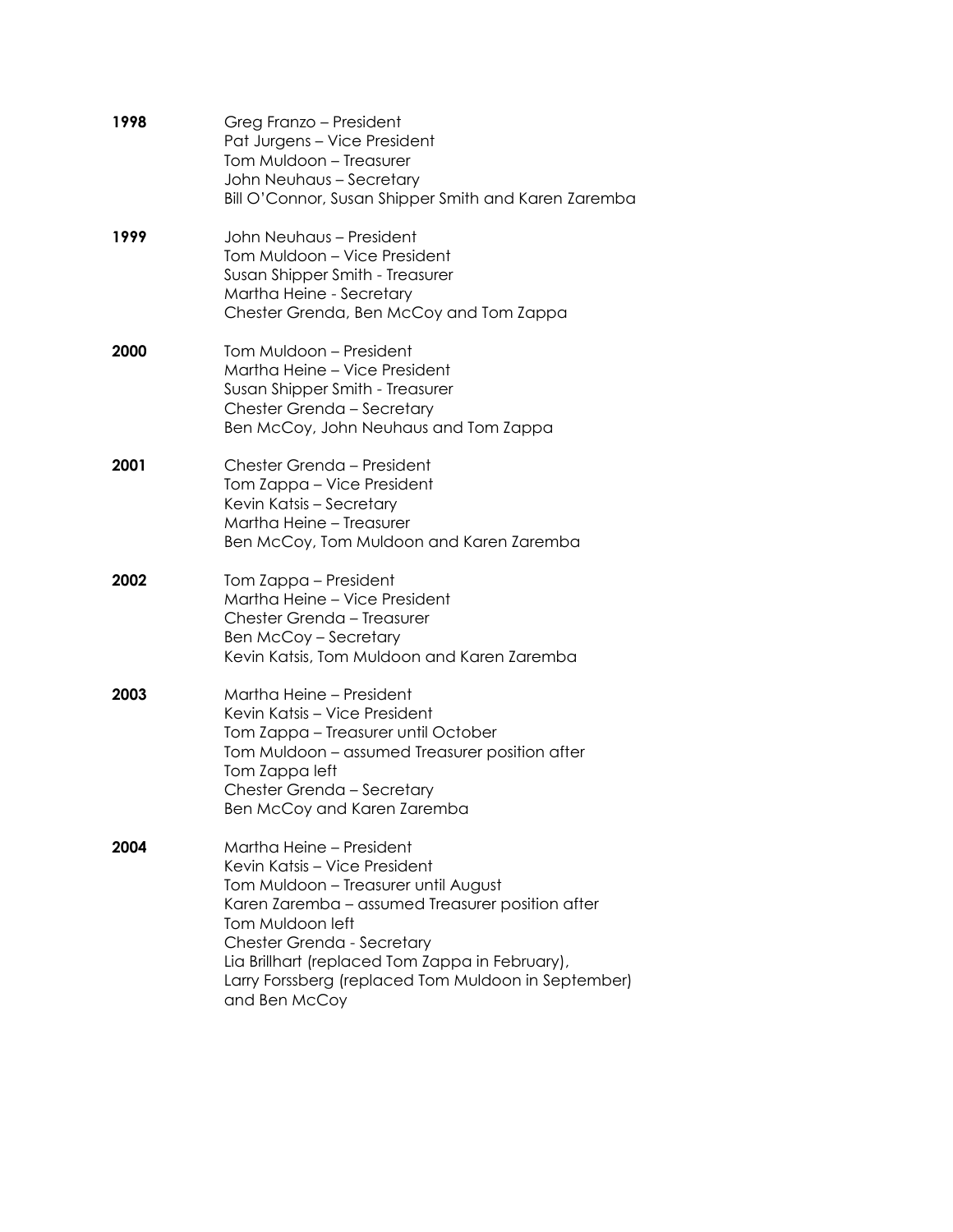| 2005 | Martha Heine - President<br>Chester Grenda - Vice President<br>Treasurer - Steve Kubiczky<br>Secretary - Susan Kucera<br>Lia Brillhart, Larry Forssberg and Ben McCoy                                      |
|------|------------------------------------------------------------------------------------------------------------------------------------------------------------------------------------------------------------|
| 2006 | Martha Heine - President<br>Chester Grenda - Vice President<br>Treasurer - Steve Kubiczky<br>Secretary - Susan Kucera<br>Lia Brillhart, Larry Forssberg and Ben McCoy                                      |
| 2007 | Martha Heine - President<br>Chester Grenda - Vice President<br>Treasurer - Steve Kubiczky<br>Secretary - Susan Kucera<br>Lia Brillhart, Larry Forssberg and Kris<br>Gaustad (replaced Ben McCoy in August) |
| 2008 | Martha Heine - President<br>Chester Grenda - Vice President<br>Treasurer - Steve Kubiczky<br>Secretary - Kristine Gaustad<br>Lia Brillhart, Larry Forssberg and Susan Kucera                               |
| 2009 | Chester Grenda - President<br>Larry Forssberg - Vice President<br>Kristine Gaustad - Treasurer<br>Lia V. Brillhart - Secretary<br>Martha Heine, Stephen Kubiczky, and Susan Kucera                         |
| 2010 | Larry Forssberg - President<br>Chester Grenda - Vice President<br>Kristine Gaustad - Treasurer<br>Susan Kucera - Secretary<br>Lia V. Brillhart, Martha Heine and Stephen Kubiczky                          |
| 2011 | Larry Forssberg - President<br>Chester Grenda - Vice President<br>Kristine Gaustad - Treasurer<br>Susan Kucera - Secretary<br>Lia V. Brillhart, Steve Kubiczky and Jacquelyn Paine                         |
| 2012 | Larry Forssberg - President<br>Chester Grenda - Vice President<br>Kristine Gaustad - Treasurer<br>Susan Kucera - Secretary<br>Lia V. Brillhart, Steve Kubiczky and Jackie Paine                            |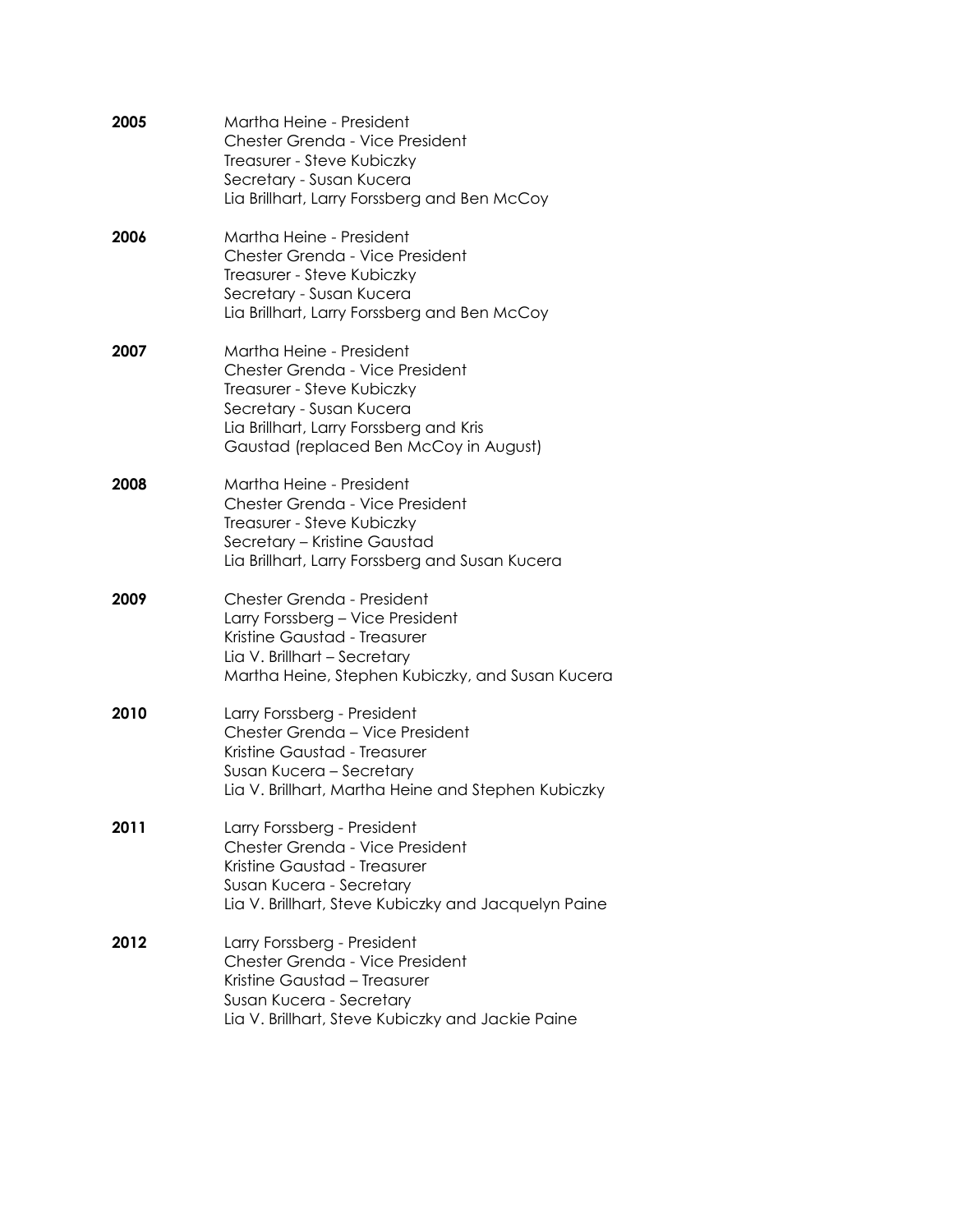| 2013 | Jackie Paine - President<br>Susan Kucera - Vice President<br>Kristine Gaustad - Treasurer (resigned 6/2013)<br>Patrick White (replaced Chester Grenda 4/2013)<br>Joan Wiaduck - Secretary<br>Lia V. Brillhart, Edward Lyons and<br>Michael Flight (filled vacant and Gaustad positions 6/2013)                             |
|------|----------------------------------------------------------------------------------------------------------------------------------------------------------------------------------------------------------------------------------------------------------------------------------------------------------------------------|
| 2014 | Jackie Paine - President<br>Susan Kucera - Vice President<br>Patrick White - Treasurer<br>Joan Wiaduck - Secretary<br>Lia V. Brillhart, Edward Lyons, and Michael Flight                                                                                                                                                   |
| 2015 | Jackie Paine – President (did not run for re-election)<br>Susan Kucera - Vice President<br>Michael Flight - Treasurer<br>Joan Wiaduck - Secretary<br>Lia V. Brillhart (did not run for re-election), Edward Lyons<br>and Patrick White, Ken Circo, and Jennifer Pacourek (elected in April 2015)                           |
| 2016 | Joan Wiaduck - President<br>Susan Kucera - Vice President<br>Michael Flight - Treasurer<br>Jennifer Pacourek - Secretary<br>Ken Circo, Edward Lyons (resigned in October 2016), and Patrick White                                                                                                                          |
| 2017 | Joan Wiaduck – President<br>Ken Circo – Vice President<br>Michael Flight - Treasurer<br>Courtney Greve Hack - Secretary<br>Edward Lyons (resigned in October 2016, Courtney Greve Hack<br>filled vacancy March 2017), Michael Hagins, (filled position left empty during<br>election) Jennifer Pacourek, and Patrick White |
| 2018 | Joan Wiaduck – President<br>Ken Circo - Vice President<br>Michael Flight - Treasurer<br>Courtney Greve Hack - Secretary<br>Michael Hagins, Jennifer Pacourek, and Patrick White                                                                                                                                            |
| 2019 | Joan Wiaduck – President<br>Ken Circo-Vice President<br>Michael Flight - Treasurer<br>Courtney Greve Hack - Secretary<br>Michael Hagins, Jennifer Pacourek, and Patrick White                                                                                                                                              |